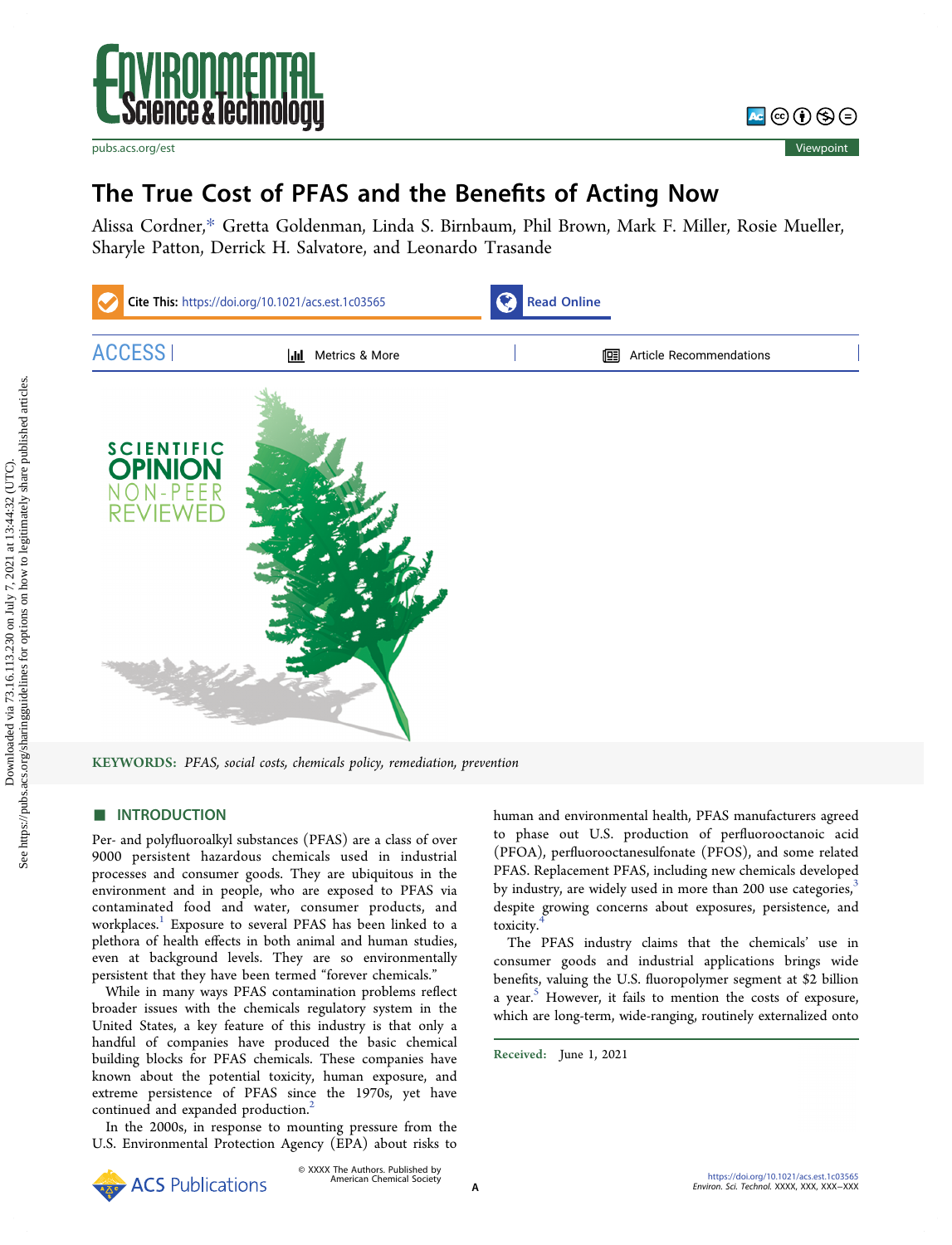# Environmental Science & Technology environmental Science & Technology environmental Viewpoint

the public, and disproportionately experienced. Focusing on a narrow, short-term view of PFAS benefits ignores how costs are displaced to communities and governments, despite existence of safer alternatives in most product sectors.

This review of the true costs of PFAS highlights the need to act now to ensure that exposures are capped at current levels by reducing the production and use of PFAS. It calls attention to systematic failures of U.S. chemical regulation, including inadequate premarket review of new compounds, data gaps that prevent and delay the regulation of existing chemicals, and the widespread externalization of social costs of pollution onto the public.

## ■ SNAPSHOT OF THE PROBLEM

Shifting the Burden to Public Utilities. Widespread contamination of surface water and groundwater due to industrial releases of PFAS or use of PFAS-containing firefighting foams is now a major problem in the United States and globally. An estimated 200 million U.S. residents, nearly two-thirds of the U.S. population, receive municipally provided drinking water that is contaminated with PFAS.<sup>6</sup>

Methods to reduce levels of PFAS in drinking water include filtration with granular activated charcoal treatment, reverse osmosis, ion exchange, or blending with less contaminated water from other sources, none of which fully eliminate PFAS. Municipalities may also opt to buy water from other distributors, but each method involves significant capital costs for new infrastructure and ongoing maintenance costs. For example, following extensive contamination by a PFAS manufacturer in the Cape Fear River watershed, Brunswick County, North Carolina spent \$99 million on a reverse osmosis plant and will incur \$2.9 million annually in operations expenses. Orange County, California estimates that the infrastructure needed to lower the levels of PFAS in its drinking water to the state's recommended levels will cost at least \$1 billion.

These costs of cleaning up PFAS contamination of water are rarely internalized by chemical manufacturers or other responsible parties. Instead, they are usually displaced onto public utilities, their ratepayers, and state and local governments.

Communities with PFAS-contaminated drinking water also incur expenses related to testing and monitoring the contamination, informing the public, gathering information on treatment alternatives, studying the feasibility of infrastructure investments, and staff time for these projects. Lowincome communities may be unable to cover such expenditures and often have few options for cost recovery, especially when the source of the PFAS contamination has not been determined. Additionally, PFAS contamination is likely to disproportionately impact vulnerable communities due to historic racial discrimination in housing and occupational sectors, and inequitable enforcement of environmental regulations that concentrate point sources of pollution proximal to these communities.

PFAS in wastewater can lead to additional expenses for public utilities. Wastewater treatment plants are designed to remove solids and pathogens, not persistent chemicals, and so any PFAS coming into the treatment plant are largely discharged into receiving waters or left as contaminants in sewage sludge. Needed treatment to remove contaminants will result in increased costs, and failure to treat may decrease existing revenue streams. For example, the public utility

managing Merrimack, New Hampshire's wastewater currently earns \$400,000 annually from processing sludge into compost for public sale as fertilizer. If the utility can no longer sell the sludge due to PFAS contamination, it will instead have to

spend \$2.4 million annually in landfill charges. Other Externalized Costs of PFAS. Many other PFASrelated costs are routinely passed on to the public, rather than paid by the responsible polluters. For example, to prevent further contamination of water resources, the stock of fluorinated aqueous film-forming foams (AFFFs) still in place at military bases, airports, industrial sites, and local fire stations needs to be replaced with nonfluorinated foams. This requires collecting the AFFFs and then decontaminating or replacing equipment. The unused AFFFs and the PFAS-laden rinsewater must be contained, and no safe, permanent destruction methods currently exist.

The process of deciding what to do with hot spots of PFAS contamination is labor-intensive, time-consuming, and expensive. Testing of soil and water to determine the extent of contamination typically costs hundreds of dollars per sample, and few cleanup options exist. Landfilling of contaminated soil involves transportation costs and tip fees, and PFAS are only sequestered for the lifespan of the landfill. Incineration may destroy PFAS but only at extremely high temperatures, and has not been shown to work at large scale. Concerns about emissions from PFAS incineration, as well as public outrage at incineration testing in impacted communities, point to both health and political costs of PFAS incineration.

PFAS contamination may also reduce property values of homes and businesses. The discovery of water contamination, or even the perceived risk of potential contamination, can depress property values and stigmatize neighborhoods, potentially leading to lower home values and blocking residents' from selling properties, particularly when contamination achieves a level of public notoriety.<sup>7</sup>

Households and local businesses seeking to avoid exposure to contaminated drinking water may have to purchase bottled water or install and maintain home water filtration systems. In cases where the polluter is known, these costs may be recoverable through costly litigation. More often, however, the precise source of PFAS contamination is unclear, contested, or involves multiple polluters, making litigation or regulatory outcomes uncertain. Additionally, residents living outside of established boundaries or whose water is below specific action levels may not qualify for alternative water supplies, even if distribution systems exist.

Farms in areas with PFAS-contaminated water or soil may be forced to destroy harvests or products, or even to cease operation. As examples, dairy farms in more than one state were forced to dump milk contaminated with PFAS from agricultural applications of sludge and to euthanize their herds, while an organic farm near Colorado's Fort Peterson Air Force Base completely ceased production after learning that their irrigation water was highly contaminated.

Again, the governance and research expenses in such instances are substantial. In addition to technical expertise and staffing related to exposure assessment, human biomonitoring, and cleanup efforts, local and state governments must invest significant resources in public engagement and communications, and in managing PFAS programs and task forces. For example, North Carolina has allocated over \$5 million for its PFAS Testing Network to address ongoing questions about PFAS exposure.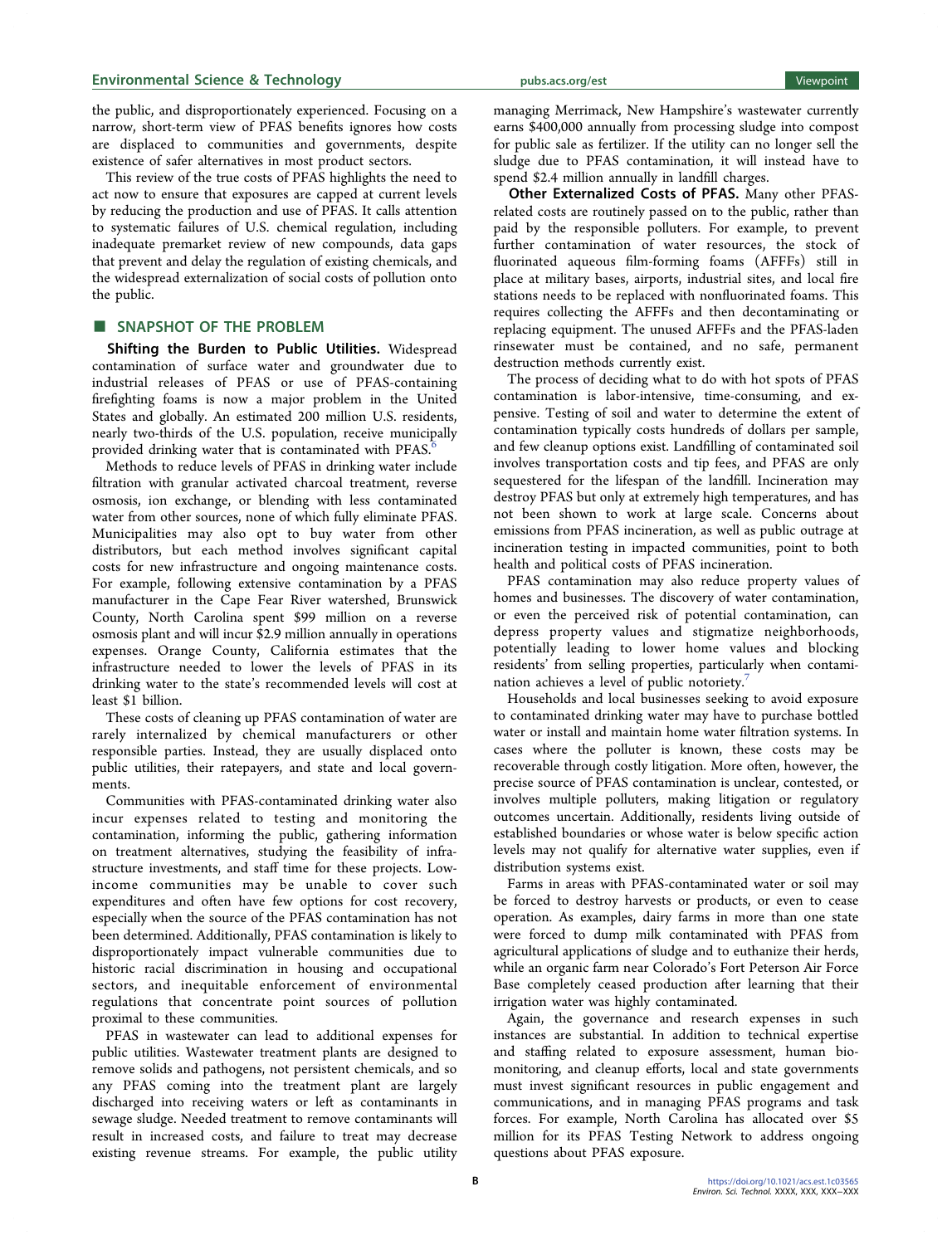## <span id="page-2-0"></span>Environmental Science & Technology [pubs.acs.org/est](pubs.acs.org/est?ref=pdf) Viewpoint

State and local governments may also incur significant legal expenses. States including New Hampshire and New Jersey have been sued by PFAS manufacturers opposed to healthprotective drinking water regulations. States have occasionally received compensation from the companies responsible for PFAS pollution in their environs, including Minnesota (\$850 million), Alabama (\$39 million), and Michigan (\$168 million).<sup>8</sup> The number of lawsuits and the size of settlements indicates the nation-wide scope of PFAS contamination and the costs of exposure. Legal actions such as these require significant time and resources from state-employed and contracted lawyers, consultants, and other professionals.

Moreover, these legal actions happen after the damage has occurred. Since complete remediation of PFAS in the environment is impossible at this time, exposures will remain for generations to come.

Health Impacts: The Biggest Externality. Exposure to PFAS via contaminated drinking water has been linked to kidney and testicular cancer, ulcerative colitis, pregnancy and fertility problems, liver diseases, thyroid disease, and high cholesterol[.1,9](#page-3-0) PFAS exposure is also linked to immunotoxic effects, including decreased response to vaccines and possible increases in COVID-19 severity.<sup>[10](#page-3-0)</sup> Even low-level exposure is associated with serious health consequences. For example, multiple studies have linked prenatal PFAS exposure with low birth weight, a particularly concerning end point that is associated with higher risk of cardiovascular disease, respiratory disease, and diabetes in adulthood, as well as impaired cognitive development and lower lifetime earnings.<sup>11</sup>

The impacts on human health due to PFAS exposure are immense. A recent analysis of impacts from PFAS exposure in Europe identified annual direct healthcare expenditures at €52−84 billion[.12](#page-3-0) Equivalent health-related costs for the United States, accounting for population size and exchange rate differences, would be \$37−59 billion annually. These costs are not paid by the polluter; they are borne by ordinary people, health care providers, and taxpayers.

Indirect social costs are also extensive, though more difficult to calculate. They include lost wages; lost years of life; reduced quality of life; increased stress, anxiety, and depression; and subsequent impacts on families and communities. Such social  $costs$  are quantifiable and can guide policy, $13$  but no such analysis currently exists for health impacts from PFAS in the United States.

Finally, other significant health-related costs borne by government institutions and taxpayers include biomonitoring and health monitoring of exposed populations, and government research expenditures aimed at identifying PFAS toxicity and extent of exposures. In a more equitable world, this research would be carried out by the producer before the chemical came onto the market.

## **DISCUSSION**

The health, societal, and economic impacts of contamination from PFAS production and use are multifaceted and broadly distributed. The costs of these impacts are long-term, incompletely understood, and externalized onto individuals, communities, and government at all levels, while profits accrue to corporations shielded from these costs by the protections built into our chemical regulatory laws and practices.<sup>[14](#page-3-0)</sup> The continued use of PFAS will lead to increases in contamination and exposures in the future. But these exposures can be capped if steps are taken now to reduce and eventually phase out

production and use of PFAS in all nonessential applications. In the meantime, the responsibility for paying for the legacy contamination should rest on the companies who continue to produce and market these chemicals even though they know about the chemicals' toxicity and extreme persistence.

Under a precautionary system of chemicals production in which companies had to demonstrate the safety of their products before accessing markets, costs could be substantially reduced by avoiding the production of toxic substances, and remaining costs would be internalized by PFAS producers into the price of their products. But in the United States, these costs are largely borne by the public and public institutions.

As this review of PFAS externalities shows, meaningful action must address not just remediation and cleanup of legacy contamination, but must also reduce current production and uses of PFAS, in order to limit the extent of future exposures. Class-based regulation of all PFAS is needed, $^{15}$  and California's recent action to regulate PFAS as a class in consumer products demonstrates that class-based restrictions are possible and desirable.[16](#page-3-0)

Ubiquitous exposure to many toxic chemicals, not just PFAS, reflects a failure of regulatory systems to adequately reduce risk, and a privileging of short-term industry profits over long-term public health and environmental impacts. While the costs of drinking water treatment and PFAS remediation are substantial, the potential health-related costs of continued exposure to PFAS are much larger and will likely impact vulnerable communities disproportionately. Failing to take timely action to reduce the production and use of PFAS will result in exponentially higher costs to be paid by exposed populations for generations to come.

Understanding the true extent of these costs will clarify the benefits of improved regulatory controls and timely clean-ups. It will enable residents and policy makers to make informed decisions about who should rightfully bear responsibility for impacts and compensation. A strengthened regulatory system is needed, both in terms of enforcement of existing regulations and enactment of stronger, class-based laws to internalize the costs and reduce or eliminate the production of persistent, mobile, bioaccumulative, and toxic compounds. Only a strengthened regulatory system can adequately protect public health and the environment, and end the practice of forcing the public and future generations to bear the financial and health burden of pollution.

## ■ AUTHOR INFORMATION

#### Corresponding Author

Alissa Cordner − Department of Sociology, Whitman College, Walla Walla, Washington 99362, United States; [orcid.org/0000-0001-5223-2848;](https://orcid.org/0000-0001-5223-2848) Email: [cordneaa@](mailto:cordneaa@whitman.edu) [whitman.edu](mailto:cordneaa@whitman.edu)

## Authors

- Gretta Goldenman − Founder, Milieu Consulting, Brussels 1060, Belgium
- Linda S. Birnbaum − Scientist Emeritus, National Institute of Environmental Health Sciences, Research Triangle Park, North Carolina 27709-2233, United States; Scholar in Residence, Duke University, Durham, North Carolina 97708, United States
- Phil Brown − Department of Sociology and Anthropology and Department of Health Sciences, Northeastern University, Boston, Massachusetts 02115-5005, United States